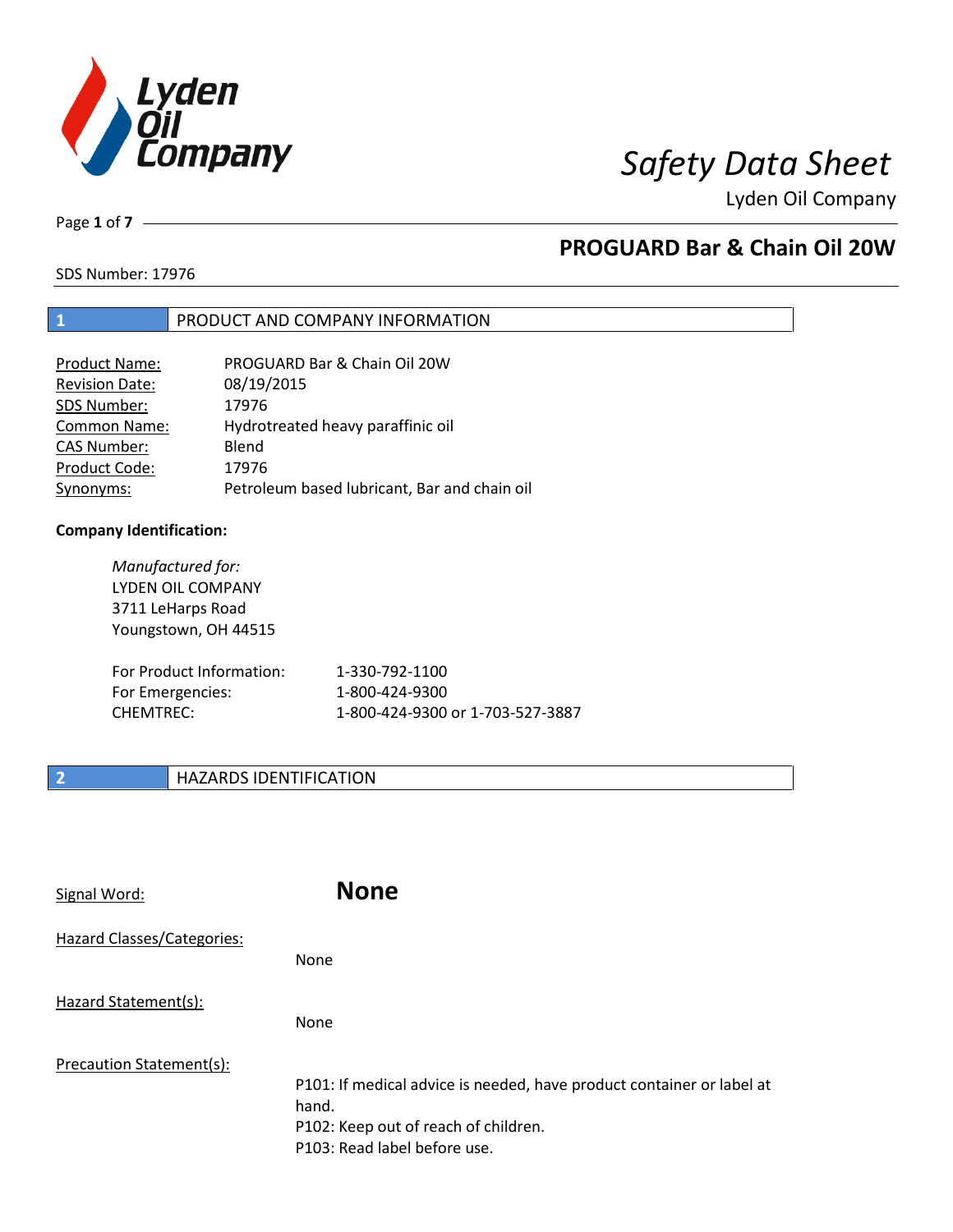

Lyden Oil Company

Page **2** of **7**

# **PROGUARD Bar & Chain Oil 20W**

SDS Number: 17976

Other Hazard Statement(s):

Repeated exposure may cause skin dryness or cracking.

|  | COMPOSITION / INFORMATION ON INGREDIENTS |  |
|--|------------------------------------------|--|
|--|------------------------------------------|--|

Ingredients:

*Mixture of the substances listed below with nonhazardous additions.*

| <b>Chemical Name</b>                                      | <b>CAS Number</b> | Percentage |
|-----------------------------------------------------------|-------------------|------------|
| Distillates (petroleum), solvent-dewaxed heavy paraffinic | 64742-65-0        | $>95$      |
| Additives                                                 | N/A               |            |

*\*Any concentration shown as a range is to protect confidentiality or is due to batch variation.*

| $\overline{\phantom{a}}$ | <b>FIRST AID MEASURES</b> |
|--------------------------|---------------------------|
|                          |                           |

### Description of First Aid Measures:

| Inhalation:   | If symptoms develop, move victim to fresh air. If symptoms persist,<br>obtain medical attention.                  |
|---------------|-------------------------------------------------------------------------------------------------------------------|
| Skin Contact: | Wash with soap and water. Remove contaminated clothing and wash<br>before reuse. Get medical attention if needed. |
| Eye Contact:  | Rinse opened eye for several minutes under running water. If<br>symptoms persist, consult medical attention.      |
| Ingestion:    | Rinse mouth with water. If symptoms develop, obtain medical<br>attention.                                         |

Symptoms and Effects, both acute and delayed:

No further relevent data available.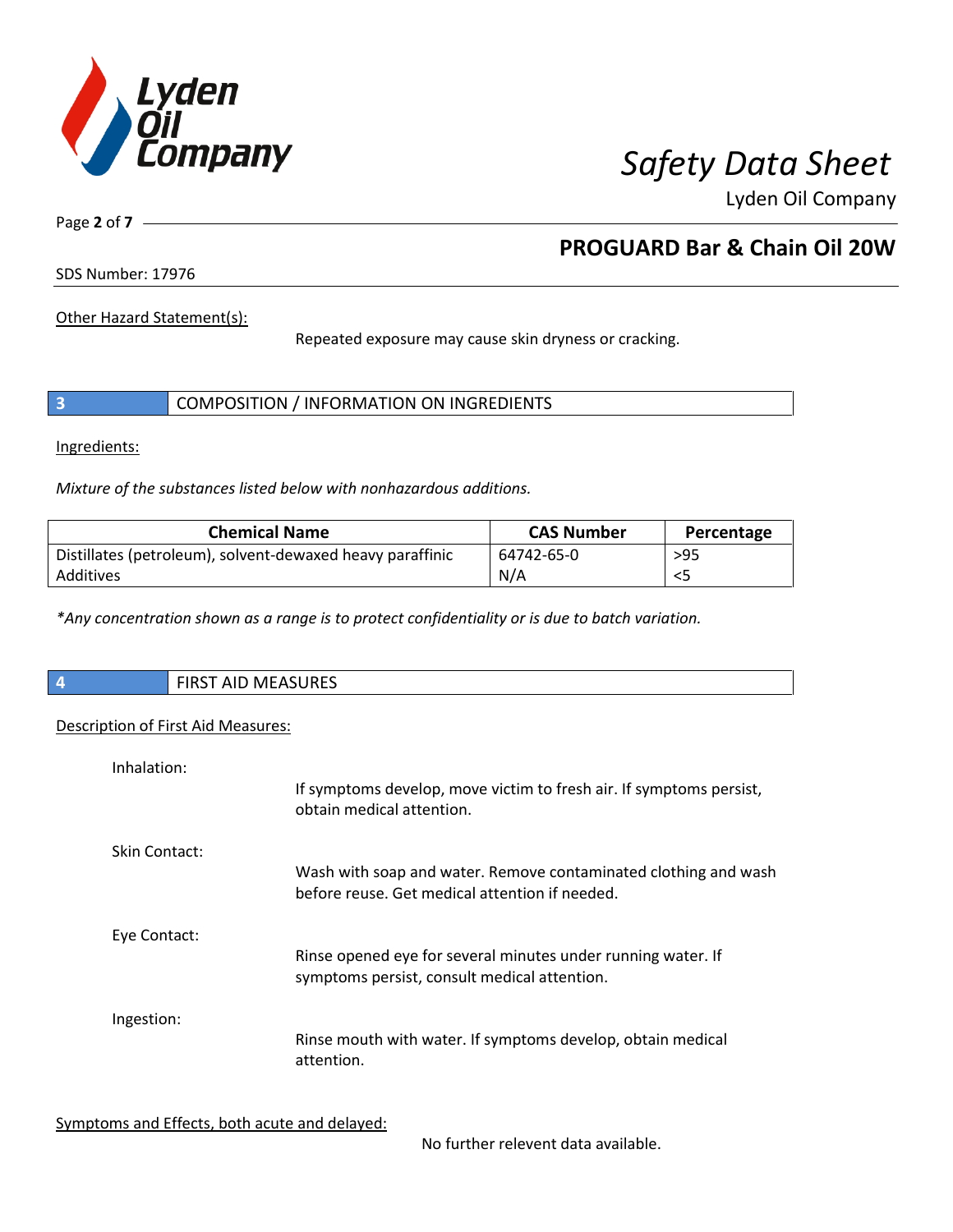

Lyden Oil Company

SDS Number: 17976

Page **3** of **7**

Recommended Actions:

Treat symptomatically. Call a doctor or poison control center for guidance.

| $\vert$ 5                         | <b>FIRE FIGHTING MEASURES</b>             |                                                                                                                                                                                                   |
|-----------------------------------|-------------------------------------------|---------------------------------------------------------------------------------------------------------------------------------------------------------------------------------------------------|
|                                   | Recommended Fire-Extinguishing Equipment: | Use dry powder, foam, or carbon dioxide fire<br>extinguishers. Water may be ineffective in fighting<br>an oil fire unless used by experienced fire fighters.                                      |
| Possible Hazards During a Fire:   |                                           | Hazardous combustion products may include: A<br>complex mixture of airborne solid and liquid<br>particulates and gases (smoke). Carbon monoxide.<br>Unidentified organic and inorganic compounds. |
|                                   | Recommendations to Firefighters:          | No special measures required.                                                                                                                                                                     |
| 6                                 | <b>ACCIDENTAL RELEASE MEASURES</b>        |                                                                                                                                                                                                   |
| <b>Personal Precautions:</b>      |                                           | Avoid contact with skin, eyes, and clothing.<br>Keep away from sources of ignition.                                                                                                               |
| <b>Emergency Procedures:</b>      |                                           | Contain spilled material, collect in suitable and<br>properly labled containers.                                                                                                                  |
| <b>Environmental Precautions:</b> |                                           | Do not allow to reach sewage system or any water<br>course.<br>Do not allow to enter ground waters.                                                                                               |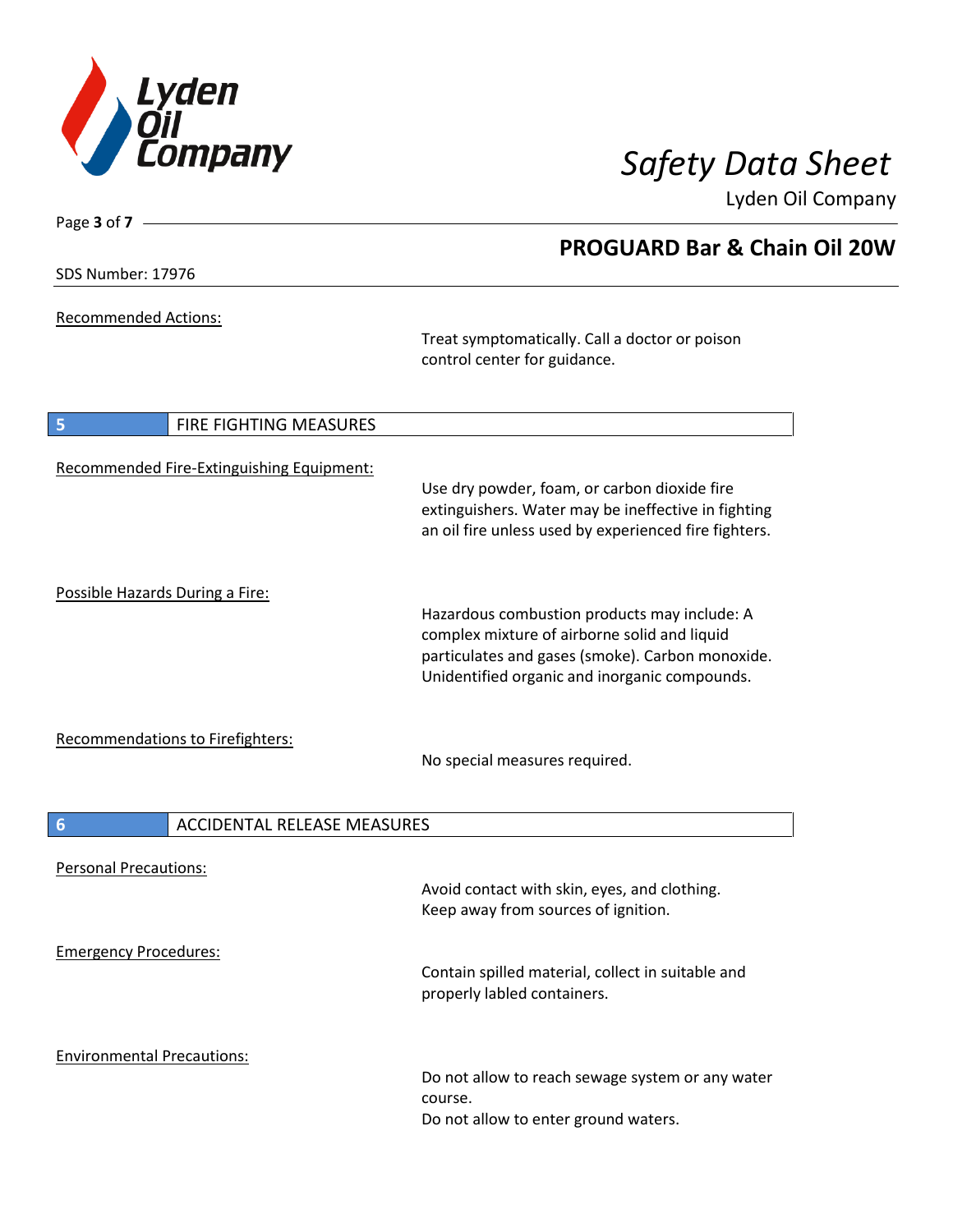

Lyden Oil Company

SDS Number: 17976

Page **4** of **7**

### Cleanup Procedures:

Pick up excess with inert absorbant material.

| $\overline{7}$               | <b>HANDLING AND STORAGE</b> |  |
|------------------------------|-----------------------------|--|
| <b>Handling Precautions:</b> |                             |  |
|                              |                             |  |

Handle with care and avoid spillage on the floor. Do not cut, weld, drill, grind, braze, or solder container.

Storage Requirements:

Keep container tightly sealed. Keep away from sources of ignition.

### **8** EXPOSURE CONTROLS / PERSONAL PROTECTION

### Exposure Limits:

-64742-65-0 Distillates (petroleum), solvent-dewaxed heavy paraffinic (>95%):

ACGIH TLV – Long-term value:  $5mg/m<sup>3</sup>$ OSHA PEL - Long-term value: 5mg/m<sup>3</sup>

### Engineering Controls:

All ventilation should be designed in accordance with OSHA standard (29 CFR 1910.94).

Personal Protective Equipment:

Wash hands before breaks and at the end of work. Use safety glasses and gloves.

### **9** PHYSICAL AND CHEMICAL PROPERTIES

Color: Amber Physical State: Liquid

Odor: Data not available Odor Threshold: Data not available pH: Data not available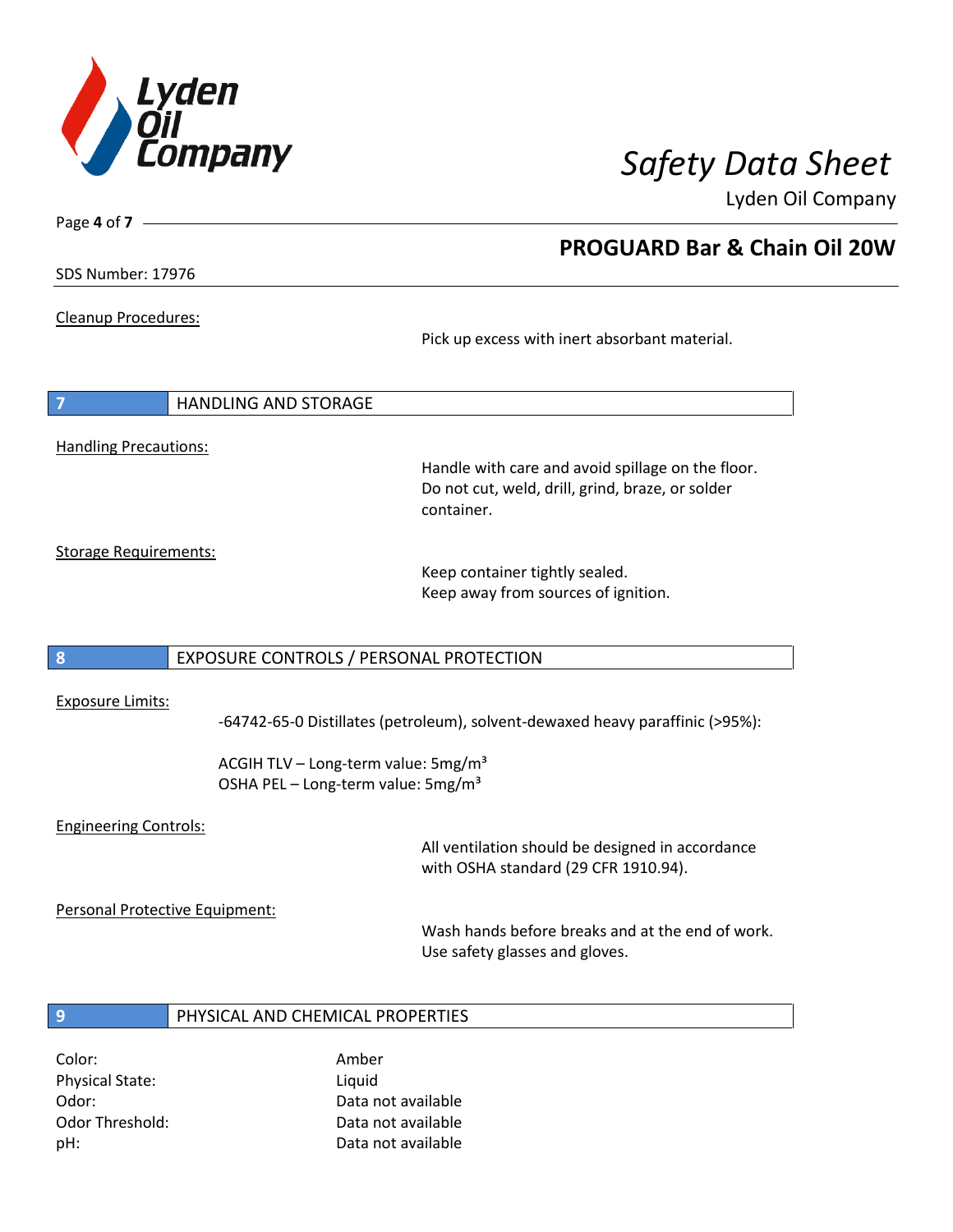

Lyden Oil Company

## SDS Number: 17976

Page **5** of **7**

| <b>Melting Point:</b>         | Data not available                          |
|-------------------------------|---------------------------------------------|
| <b>Boiling Point:</b>         | $>425^\circ$ F                              |
| <b>Boiling Range:</b>         | Data not available                          |
| Flash Point:                  | 180° C / 356° F (COC Method)                |
| <b>Evaporation Rate:</b>      | Data not available                          |
| Flammability:                 | Data not available                          |
| Flammability Limits:          | Data not available                          |
| Vapor Pressure:               | Data not available                          |
| Vapor Density:                | Data not available                          |
| <b>Relative Density:</b>      | Data not available                          |
| Solubilities:                 | Insoluble in water                          |
| <b>Partition Coefficient:</b> | Data not available                          |
| Auto-Ignition Temperature:    | $315.6^{\circ}$ C / 600.1 $^{\circ}$ F      |
| Decomposition Temperature:    | Data not available                          |
| Viscosity:                    | 8 mm <sup>2</sup> /sec (kinematic at 100°C) |

### **10** STABILITY AND REACTIVITY

| Stability:                     | Stable under normal conditions.                               |
|--------------------------------|---------------------------------------------------------------|
| Reactivity:                    | Not reactive under normal conditions.                         |
| <b>Conditions to Avoid:</b>    | Extreme temperature, sparks, open flame, and                  |
|                                | direct sunlight.                                              |
| Hazardous Reactions:           | No known hazardous reactions.                                 |
| Incompatible Materials:        | No further relevant information available.                    |
| <b>Decomposition Products:</b> | Hazardous decomposition products are not<br>expected to form. |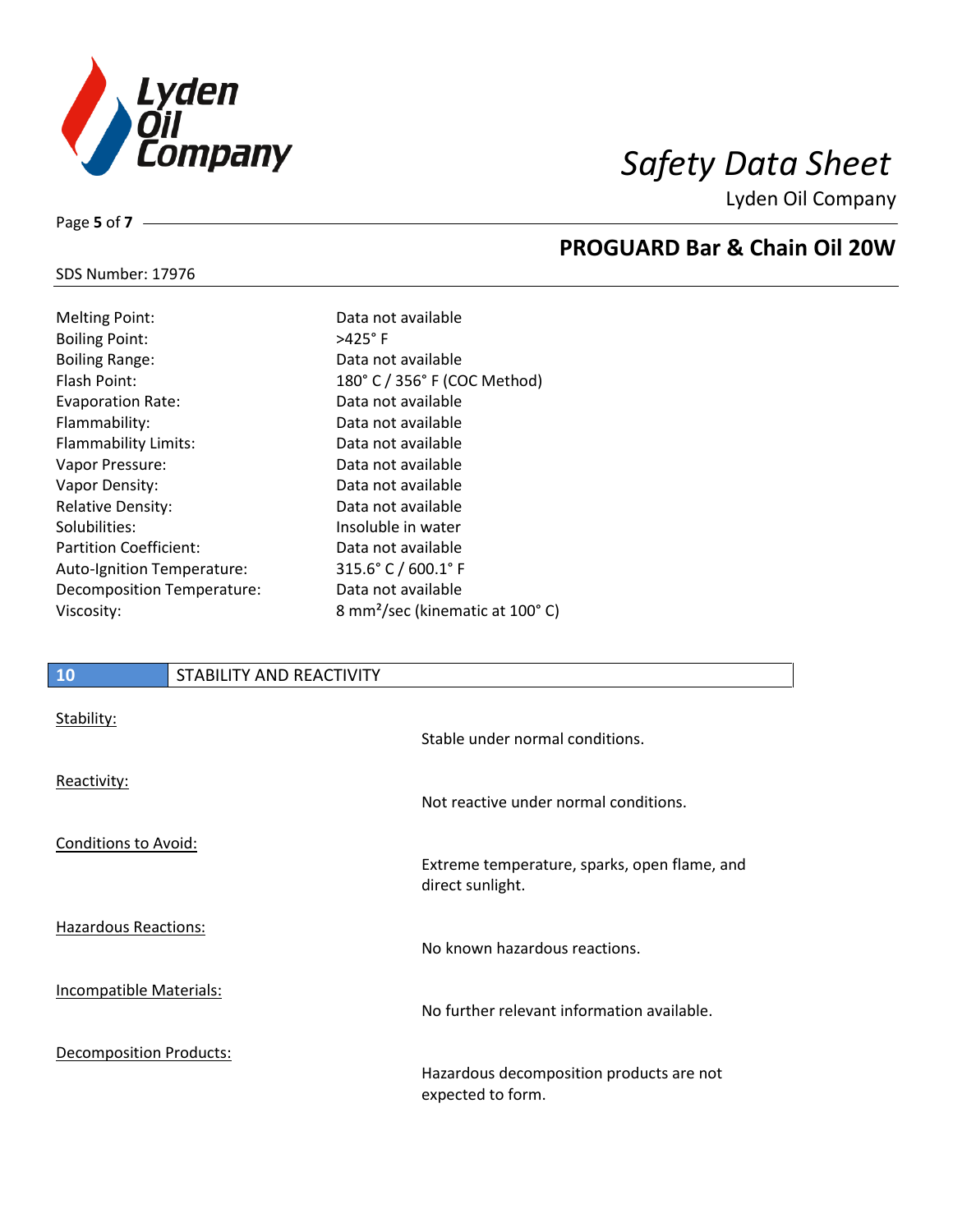

Lyden Oil Company

SDS Number: 17976

# **11** TOXICOLOGICAL INFORMATION Routes of Exposure: Skin and eye contact are the primary routes of exposure although exposure may occur following accidental ingestion. Exposure Effects: Repeated skin contact may cause dermatitis or an oil acne. Measures of Toxicity: No test data available. Carcinogenic/Mutagenic Precautions: Non-carcinogenic and not expected to be mutagentic. **12** ECOLOGICAL INFORMATION Ecological Precautions: Avoid exposing to the environment. Ecological Effects: No specific environmental or aquatic data available. **13** DISPOSAL CONSIDERATIONS Disposal Methods: Dispose of waste material in accordance with all local, state, and federal requirements. Disposal Containers: Use properly approved container for disposal. Special Precautions: Do not flush to surface waters or drains.

Page **6** of **7**